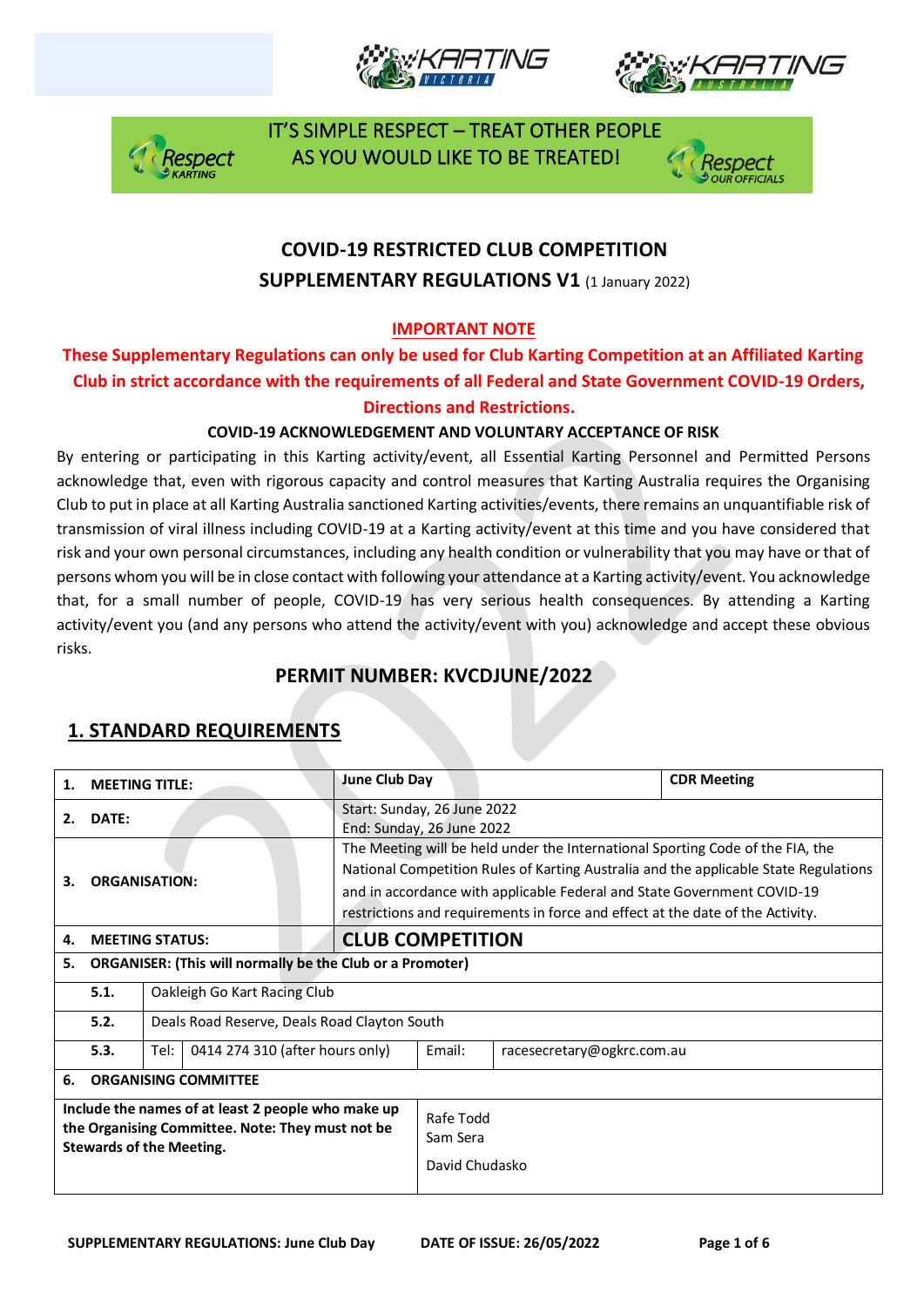







| 7. ESSENTIAL OFFICIALS (Ref: General Rules Chapter 7 Rule 4 - "Essential Officials")                                                                     |                                                |  |  |  |
|----------------------------------------------------------------------------------------------------------------------------------------------------------|------------------------------------------------|--|--|--|
| <b>Stewards of The Meeting</b>                                                                                                                           | Graeme Scudamore (Chief Steward)               |  |  |  |
| Note: Chief Steward Must be Grade 3 or Higher                                                                                                            | Tom French                                     |  |  |  |
| Clerk of the Course                                                                                                                                      | Rafe Todd                                      |  |  |  |
| Note: Up to 35 Entries May be Grade 4 or Higher. More than 35 Entries* Must be Grade 3 or Higher<br>* See General Rules Chapter 7 Rule 4 Guidance Note 2 |                                                |  |  |  |
| Chief Scrutineer: May be Grade 4 or Higher                                                                                                               | Paul French                                    |  |  |  |
| Chief Timekeeper:                                                                                                                                        | <b>Sharron Cutting</b>                         |  |  |  |
| <b>Emergency and Medical Services:</b>                                                                                                                   | <b>Christine Morris</b>                        |  |  |  |
| <b>OTHER OFFICIALS</b><br>8.                                                                                                                             |                                                |  |  |  |
| <b>Assistant Clerk Of The Course:</b>                                                                                                                    | <b>Tom Hall</b>                                |  |  |  |
| Starter                                                                                                                                                  | David Bell                                     |  |  |  |
| <b>Scales Marshal</b>                                                                                                                                    | <b>Ralph Nicholls</b>                          |  |  |  |
| <b>Grid Marshal</b>                                                                                                                                      | Adam Bourke                                    |  |  |  |
| Secretary of the Meeting                                                                                                                                 | David Chudasko                                 |  |  |  |
| <b>CIRCUIT DETAILS</b><br>9.                                                                                                                             |                                                |  |  |  |
| <b>Circuit Name:</b>                                                                                                                                     | Oakleigh Go Kart Racing Club - Long Circuit    |  |  |  |
| <b>Circuit Address:</b>                                                                                                                                  | Deals Road Reserve, Deals Road Clayton South   |  |  |  |
| <b>Track Length:</b>                                                                                                                                     | 1058 Metres                                    |  |  |  |
| <b>Direction Of Racing:</b>                                                                                                                              | Clockwise                                      |  |  |  |
| <b>Track Density:</b>                                                                                                                                    | 38                                             |  |  |  |
| <b>Notice Board:</b>                                                                                                                                     | Rear of out Grid                               |  |  |  |
| <b>Stewards Office:</b>                                                                                                                                  | Parallel to in-grid, outside of boundary fence |  |  |  |
| <b>Mechanical Breakdown Lane:</b>                                                                                                                        | Will Not be in use at this Meeting.            |  |  |  |
| Parc Fermé:                                                                                                                                              | At rear of In Grid through scales shed         |  |  |  |

#### **2. ADMINISTRATION**

| 1.  |                           | Anyone that holds a KA karting licence may compete at club events                        |
|-----|---------------------------|------------------------------------------------------------------------------------------|
| -2. |                           | The Club must maintain a register of all permitted persons who enter the Circuit for the |
|     |                           | Event.                                                                                   |
| з.  |                           | The number of entries in the Event is strictly limited by Government Directions/Orders.  |
|     |                           | Pre-entry for the Event is essential. There will be NO ENTRIES ACCEPTED ON THE DAY.      |
| 4.  | <b>COMPETITION GROUPS</b> | The Competition Groups listed below are permitted to compete at this Meeting.            |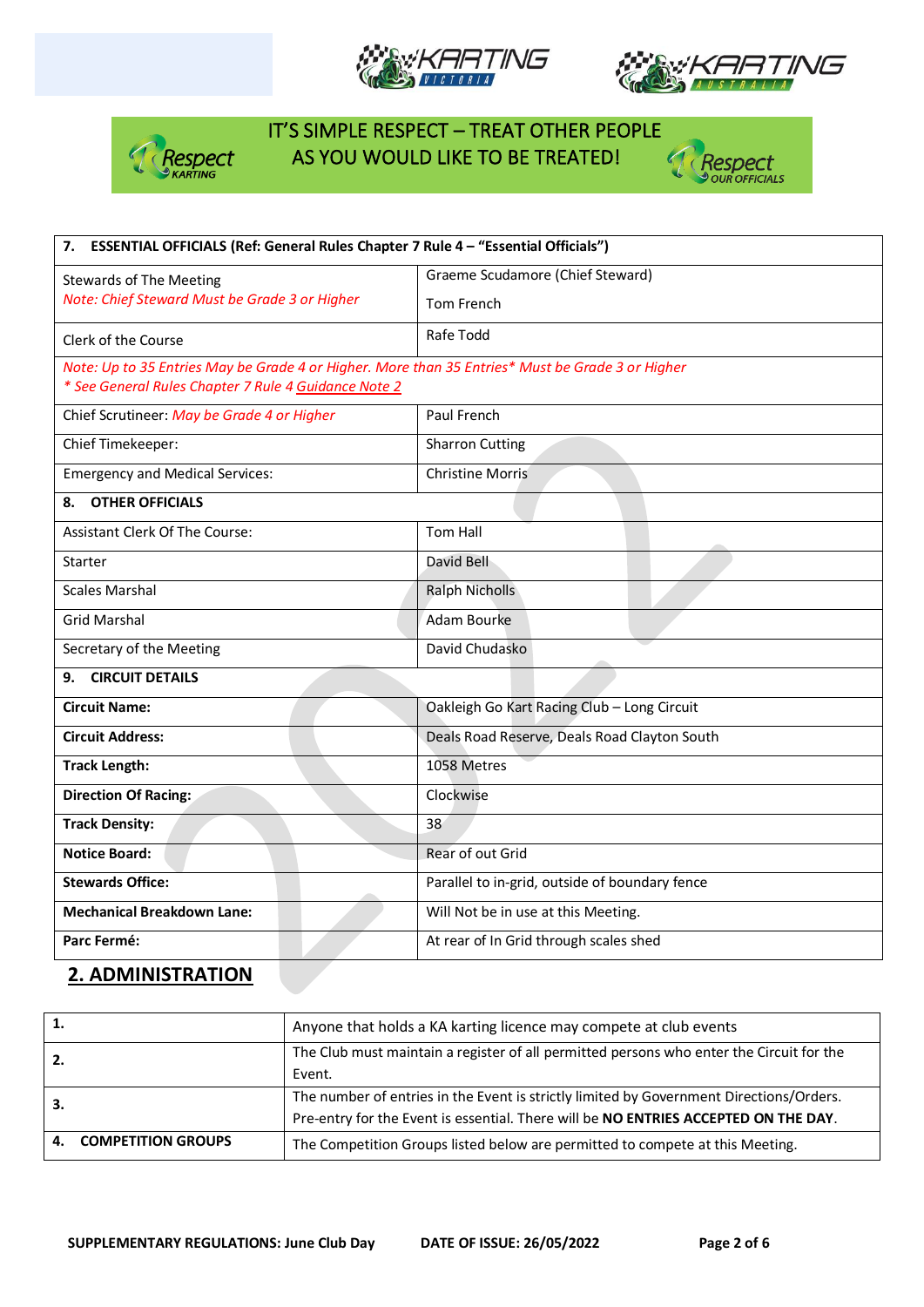







|                                                                                                                  |                                                                                               | Competition Group names as listed in the 2022 Australian Karting Manual Competition |            |                                                                                                                          |  |  |  |
|------------------------------------------------------------------------------------------------------------------|-----------------------------------------------------------------------------------------------|-------------------------------------------------------------------------------------|------------|--------------------------------------------------------------------------------------------------------------------------|--|--|--|
|                                                                                                                  |                                                                                               | Rules Chapter 5 Rule 7 must be used.                                                |            |                                                                                                                          |  |  |  |
|                                                                                                                  |                                                                                               | See the Important Notes for Clubs About 4SS Racing (Class Rules, Chapter 20)        |            |                                                                                                                          |  |  |  |
| <b>Competition Group</b>                                                                                         |                                                                                               | <b>Eligible Classes for each Competition Group</b>                                  |            |                                                                                                                          |  |  |  |
| Cadet                                                                                                            | Cadet 9                                                                                       | Cadet 12                                                                            | Cadet 4SS  | <b>NOTE: Cadet 9 and Cadet 4SS MUST be</b><br>arranged behind Cadet 12.                                                  |  |  |  |
| <b>Junior (Lower Performance)</b>                                                                                | KA4                                                                                           | 4SS Junior                                                                          | Yamaha     |                                                                                                                          |  |  |  |
| <b>Junior (Higher Performance)</b>                                                                               | KA3                                                                                           | KA <sub>2</sub>                                                                     | Junior Max | Junior Performance                                                                                                       |  |  |  |
| <b>Senior 4 Stroke</b>                                                                                           | 4SS Senior                                                                                    | 4SS<br>Supermaxx                                                                    |            |                                                                                                                          |  |  |  |
| <b>Senior (Lower Performance)</b>                                                                                | KA4                                                                                           | KA3                                                                                 | Yamaha     | TaG 125 Restricted                                                                                                       |  |  |  |
| <b>Senior TaG</b>                                                                                                | <b>TaG 125</b>                                                                                | X30                                                                                 |            |                                                                                                                          |  |  |  |
| <b>Open Performance</b>                                                                                          | KZ <sub>2</sub>                                                                               | D <sub>D</sub> <sub>2</sub>                                                         | Gearbox    | Open Performance                                                                                                         |  |  |  |
| (2) groups.                                                                                                      |                                                                                               |                                                                                     |            | Should any Competition Group reach 80% of the Track Density, the Classes in that Competition Group may be split into two |  |  |  |
| <b>ENTRIES</b><br>5.                                                                                             |                                                                                               |                                                                                     |            |                                                                                                                          |  |  |  |
| 27/05/2022<br>2.1 ENTRIES OPEN:                                                                                  |                                                                                               |                                                                                     |            |                                                                                                                          |  |  |  |
| 2.2 ENTRIES CLOSE:                                                                                               | LATE ENTRIES ACCEPTED.                                                                        |                                                                                     |            | A minimum of one (1) day prior to the commencement of the Meeting 11:59PM 23/06/2022 NO                                  |  |  |  |
| 6. ENTRY FEE                                                                                                     |                                                                                               |                                                                                     |            |                                                                                                                          |  |  |  |
| 3.1 The Entry Fee for each Competition Group at this Meeting including GST including the TDF levy is as follows: |                                                                                               |                                                                                     |            |                                                                                                                          |  |  |  |
| <b>Competition Group Name</b>                                                                                    |                                                                                               |                                                                                     |            | <b>Entry Fee</b>                                                                                                         |  |  |  |
| All Groups                                                                                                       |                                                                                               | \$55.00                                                                             |            |                                                                                                                          |  |  |  |
| Second or Third Groups Entered                                                                                   |                                                                                               |                                                                                     |            | \$35.00                                                                                                                  |  |  |  |
| 7. ENTRY PROCEDURE                                                                                               |                                                                                               |                                                                                     |            |                                                                                                                          |  |  |  |
| 4.1 Each Entry for this Meeting must be made using the CMS as follows:                                           |                                                                                               |                                                                                     |            |                                                                                                                          |  |  |  |
| Log on to your driver information via http://www.karting.net.au/<br>٠                                            |                                                                                               |                                                                                     |            |                                                                                                                          |  |  |  |
| Click on the licence and entries icon (top centre of the screen)                                                 |                                                                                               |                                                                                     |            |                                                                                                                          |  |  |  |
| Click on the "Enter a Race Meeting" icon                                                                         |                                                                                               |                                                                                     |            |                                                                                                                          |  |  |  |
| Enter your log on details                                                                                        |                                                                                               |                                                                                     |            |                                                                                                                          |  |  |  |
| Under 'My Details' functions, choose 'Pre Enter Race Meeting'                                                    |                                                                                               |                                                                                     |            |                                                                                                                          |  |  |  |
| Choose the State in which the Meeting is being held                                                              |                                                                                               |                                                                                     |            |                                                                                                                          |  |  |  |
| ٠                                                                                                                | Choose the Club who is the Organiser of the Meeting                                           |                                                                                     |            |                                                                                                                          |  |  |  |
| 4.2 Payment of the Entry Fee can be made as follows:                                                             |                                                                                               |                                                                                     |            |                                                                                                                          |  |  |  |
| Credit card Payments can be made via CMS using SecurePay ONLY                                                    |                                                                                               |                                                                                     |            |                                                                                                                          |  |  |  |
| <b>MINIMUM ENTRIES</b><br>8.                                                                                     |                                                                                               |                                                                                     |            |                                                                                                                          |  |  |  |
|                                                                                                                  | 5.1 6 is the minimum number of pre-entries which must be received for each Competition Group. |                                                                                     |            |                                                                                                                          |  |  |  |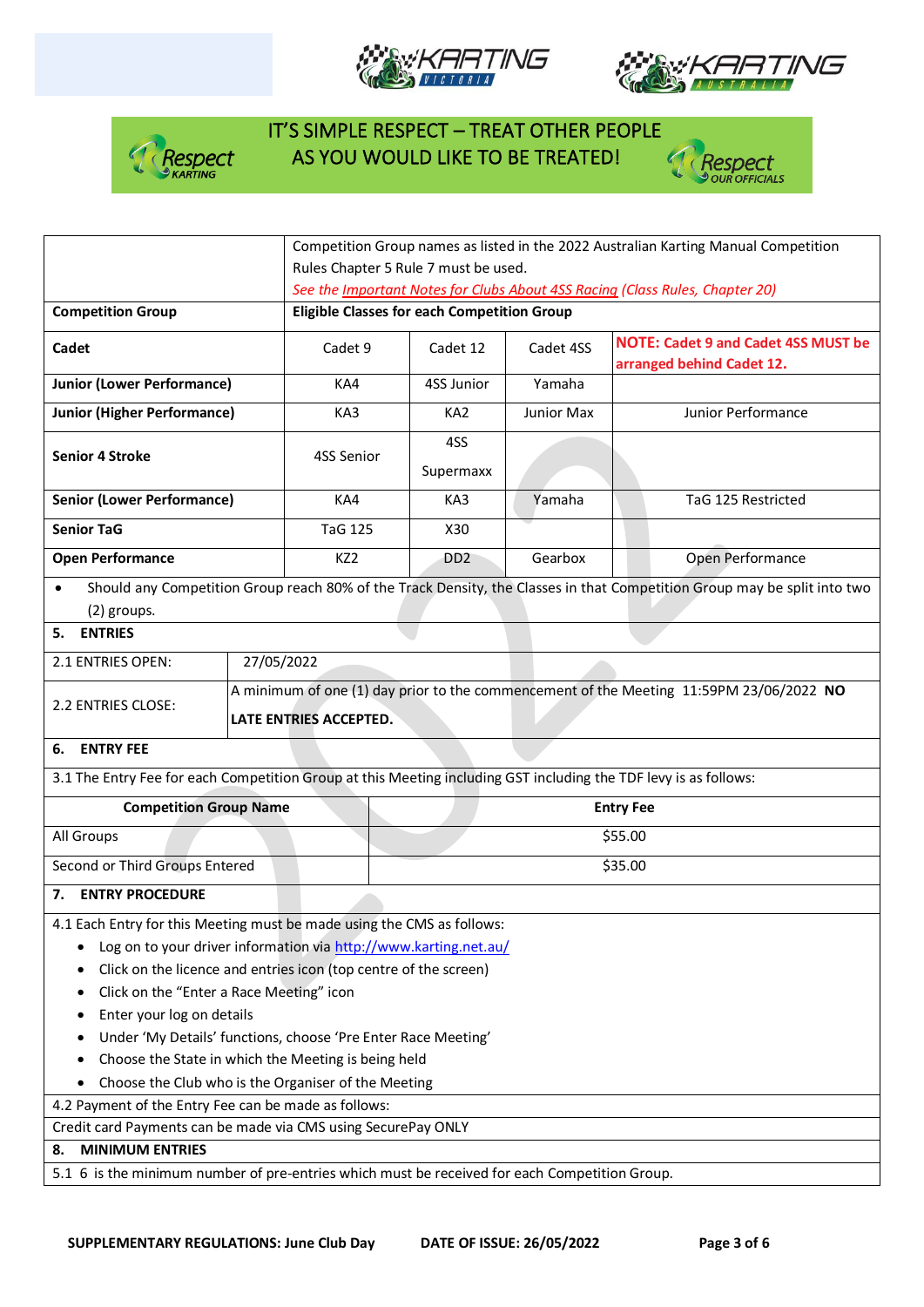







### 5.2 If insufficient entries are received for a Competition Group to form in its own right, the Competition Group must be consolidated in accordance with the Competition Rules Chapter 1 – Rule 9.

#### **9. BRING A MATE SESSION**

6.1 A "Bring a Mate" session Will Not be conducted at this Meeting.

#### **10. TEAMS COMPETITION**

7.1 Teams Competition Will Not be conducted at this Meeting.

# **3. SPECIFIC COVID-19 RESTRICTION AND MITIGATION REQUIREMENTS**

**COVIDSafe ACTION PLAN** (When required at law)

The Club has completed a COVIDSafe Action Plan and submitted it to the relevant State Government Department. All actions identified as being required to be done to create a COVIDSafe Event and Club facility must be carried out prior to and during the Event.

| $\mathbf{1}$ . | PERMITTED AND NON-PERMITTED PERSONS                                                                                       |  |  |  |  |  |  |
|----------------|---------------------------------------------------------------------------------------------------------------------------|--|--|--|--|--|--|
|                | No person who has symptoms consistent with COVID-19 (this includes any fever, respiratory                                 |  |  |  |  |  |  |
| 1.1.           | symptoms, shortness of breath, sore throat, cough, lack of smell or fatigue) is permitted to attend                       |  |  |  |  |  |  |
|                | the Circuit or participate in the Event.                                                                                  |  |  |  |  |  |  |
|                | Any person who starts to feel unwell or to exhibit symptoms of COVID-19 during the Event must                             |  |  |  |  |  |  |
| 1.2.           | immediately avoid contact with all persons at the Circuit and MUST IMMEDIATELY LEAVE the                                  |  |  |  |  |  |  |
|                |                                                                                                                           |  |  |  |  |  |  |
|                | Circuit.                                                                                                                  |  |  |  |  |  |  |
|                | Note - The number chosen in 2.1 must not exceed the maximum number of people permitted to gather under State              |  |  |  |  |  |  |
| 2.             | <b>Public Health Authority Orders/Directions/Regulations.</b>                                                             |  |  |  |  |  |  |
|                | SOCIAL DISTANCING AND DENSITY REQUIRMENTS                                                                                 |  |  |  |  |  |  |
| 2.1.           | Government prescribed Social Distancing measures must always be observed.                                                 |  |  |  |  |  |  |
| 2.2.           | The use by Permitted Persons of any indoor facilities is strictly limited by the Density Quotient of the room as included |  |  |  |  |  |  |
|                | in the Club's COVIDSafe Action Plan.                                                                                      |  |  |  |  |  |  |
| 2.3.           | service provided at the Event must fully comply with all State Public Health<br>Food<br>Authority                         |  |  |  |  |  |  |
|                | Orders/Directions/Regulations.                                                                                            |  |  |  |  |  |  |
|                | Hand Hygiene must be available at all food service outlets.<br>$\bullet$                                                  |  |  |  |  |  |  |
|                | Regular cleaning in accordance with the Club's COVIDSafe Action Plan MUST be carried out throughout the Event.            |  |  |  |  |  |  |
| 3.             | <b>Check In Requirements</b>                                                                                              |  |  |  |  |  |  |
|                | All Attendees MUST complete and submit the Karting Australia COVID-19 Declaration, or the compulsory State                |  |  |  |  |  |  |
| 3.1            | Government issued QR Code Check-In (delete which is not relevant) upon arrival at the venue if required by the            |  |  |  |  |  |  |
|                | <b>State or Federal Government.</b>                                                                                       |  |  |  |  |  |  |
| 4.             | HYGIENE FACILITIES - TOILET/WASHROOM FACILITIES and HAND SANITISER                                                        |  |  |  |  |  |  |
| 4.1            | The Club is required to provide facilities to ensure general and sensible hygiene practices are maintained.               |  |  |  |  |  |  |
| 4.2            | Toilet and washroom facilities at the Circuit must be open and available for use.                                         |  |  |  |  |  |  |
|                | Washroom facilities must be properly equipped with liquid soap, running water and either air hand driers or paper         |  |  |  |  |  |  |
| 4.3            | towels.                                                                                                                   |  |  |  |  |  |  |
|                | The toilets and washroom facilities must be cleaned at least once during the day or as otherwise required in              |  |  |  |  |  |  |
|                | accordance with the Club's COVIDSafe Action Plan                                                                          |  |  |  |  |  |  |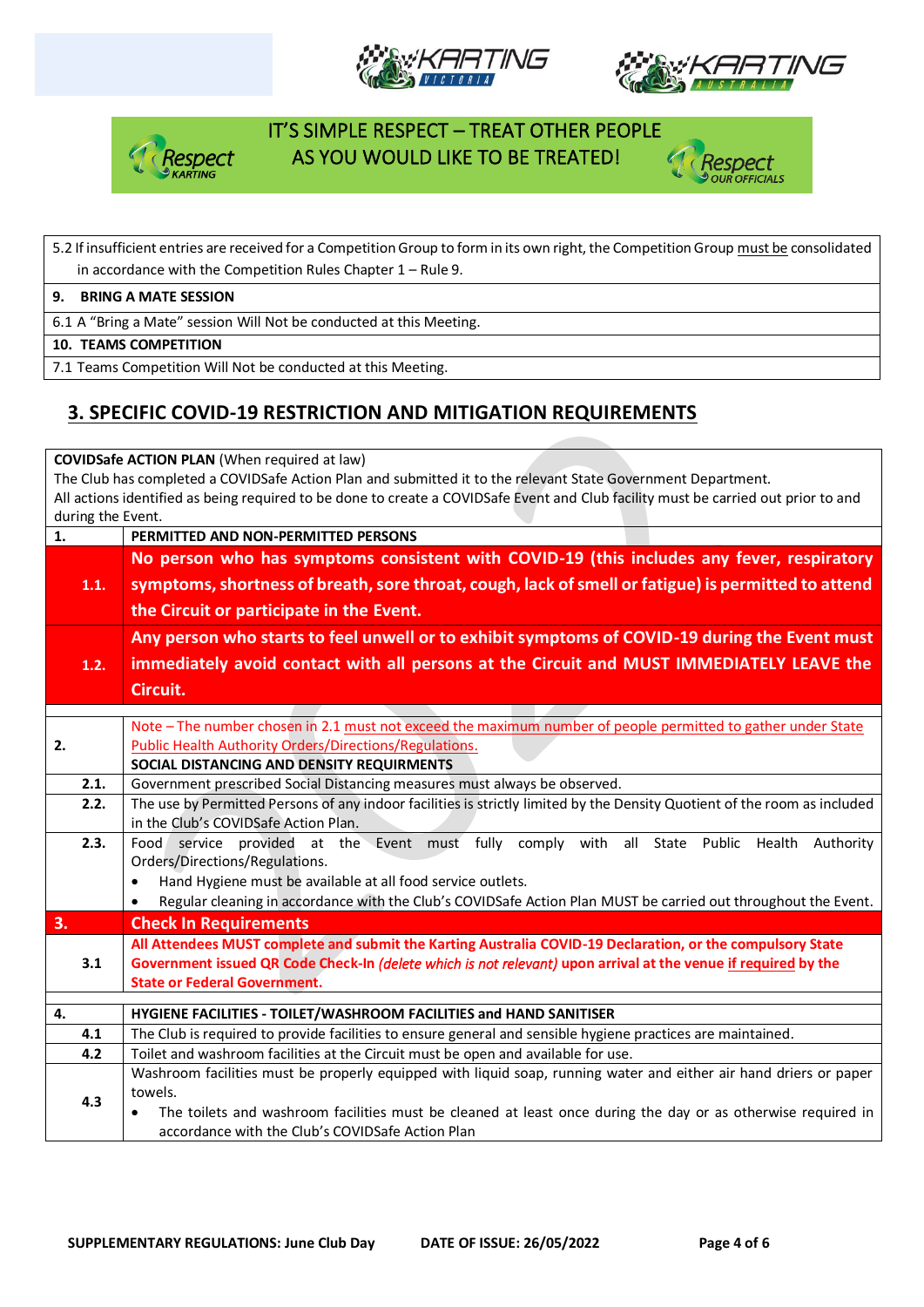







**4.4** It is strongly recommended that Essential Karting Personnel and Permitted Persons bring their own supply of hand sanitiser for use in accordance with government recommendations in addition to hand sanitiser that is supplied by the Club.

#### **4. COMPETITION**

| <b>FORMAT OF RACING - CLUB COMPETITION GROUPS</b><br>1. |                                                                                                                  |                                                                                                              |                                                       |                                                                                                 |                 |   |  |
|---------------------------------------------------------|------------------------------------------------------------------------------------------------------------------|--------------------------------------------------------------------------------------------------------------|-------------------------------------------------------|-------------------------------------------------------------------------------------------------|-----------------|---|--|
|                                                         |                                                                                                                  | There Will be Timed Qualifying at this Event.                                                                |                                                       |                                                                                                 |                 |   |  |
| 1.2                                                     | Qualifying                                                                                                       |                                                                                                              | There will be one (1) Qualifying session of 6 minutes |                                                                                                 |                 |   |  |
|                                                         |                                                                                                                  | If Timed Qualifying occurs (Order of Karts on the grid must be random - no high/low numbers)                 |                                                       |                                                                                                 |                 |   |  |
| 1.3                                                     | <b>Heats &amp; Final</b>                                                                                         |                                                                                                              |                                                       | The system of gridding will be in accordance with State Regulations - Club Competition Format 5 |                 |   |  |
| <b>DISTANCES</b><br>2.                                  |                                                                                                                  |                                                                                                              |                                                       |                                                                                                 |                 |   |  |
| Heat 1                                                  |                                                                                                                  | 8                                                                                                            | Heat 2                                                | 8                                                                                               | Heat 3          | 8 |  |
| Final                                                   |                                                                                                                  | 10                                                                                                           |                                                       |                                                                                                 |                 |   |  |
| 3.                                                      | <b>ACCESS TO CIRCUIT</b>                                                                                         |                                                                                                              |                                                       |                                                                                                 |                 |   |  |
| 3.1                                                     |                                                                                                                  | Competitors will be permitted to enter the Circuit from 7:00 AM on 26/06/2022                                |                                                       |                                                                                                 |                 |   |  |
| 4.                                                      | <b>DRIVERS BRIEFING</b>                                                                                          |                                                                                                              |                                                       |                                                                                                 |                 |   |  |
| 4.1                                                     |                                                                                                                  | Drivers Briefing notes will be advised in an electronic format OR over the PA system to all Competitors. Any |                                                       |                                                                                                 |                 |   |  |
|                                                         |                                                                                                                  | questions should be directed to the Chief Steward prior to the start of Competition.                         |                                                       |                                                                                                 |                 |   |  |
| 5.                                                      | <b>SCRUTINEERING</b>                                                                                             |                                                                                                              |                                                       |                                                                                                 |                 |   |  |
|                                                         | All Competitors will be required to complete an electronic Scrutineering Form                                    |                                                                                                              |                                                       |                                                                                                 |                 |   |  |
| 5.1                                                     | https://kartingaustralia.wufoo.com/forms/ka-scrutineering-record-oakleigh/via a URL provided to them by the Host |                                                                                                              |                                                       |                                                                                                 |                 |   |  |
|                                                         | Club.                                                                                                            |                                                                                                              |                                                       |                                                                                                 |                 |   |  |
| 5.2                                                     | This form will be submitted to the Race Secretary in an electronic format.                                       |                                                                                                              |                                                       |                                                                                                 |                 |   |  |
| <b>FUEL</b><br>6.                                       |                                                                                                                  |                                                                                                              |                                                       |                                                                                                 |                 |   |  |
| 6.1                                                     | PULP and E10 PULP are the only fuels permitted to be used at this Meeting.                                       |                                                                                                              |                                                       |                                                                                                 |                 |   |  |
| $6.2$                                                   | Control Fuel Will Not be used at this Meeting.                                                                   |                                                                                                              |                                                       |                                                                                                 |                 |   |  |
| <b>TIMETABLE</b><br>7.                                  |                                                                                                                  |                                                                                                              |                                                       |                                                                                                 |                 |   |  |
| 7.1                                                     | Sunday and 26/06/2022                                                                                            |                                                                                                              |                                                       |                                                                                                 |                 |   |  |
|                                                         |                                                                                                                  | <b>TIME</b>                                                                                                  |                                                       |                                                                                                 | <b>ACTIVITY</b> |   |  |
| a)                                                      |                                                                                                                  | 7:00 AM                                                                                                      |                                                       | Gates open                                                                                      |                 |   |  |
| b)                                                      |                                                                                                                  | 7:30 AM                                                                                                      |                                                       | Canteen opens                                                                                   |                 |   |  |
| C)                                                      |                                                                                                                  | 7:50 AM                                                                                                      |                                                       | <b>Drivers Briefing</b>                                                                         |                 |   |  |
| d)                                                      |                                                                                                                  | 8:00 AM                                                                                                      |                                                       | Qualifying                                                                                      |                 |   |  |